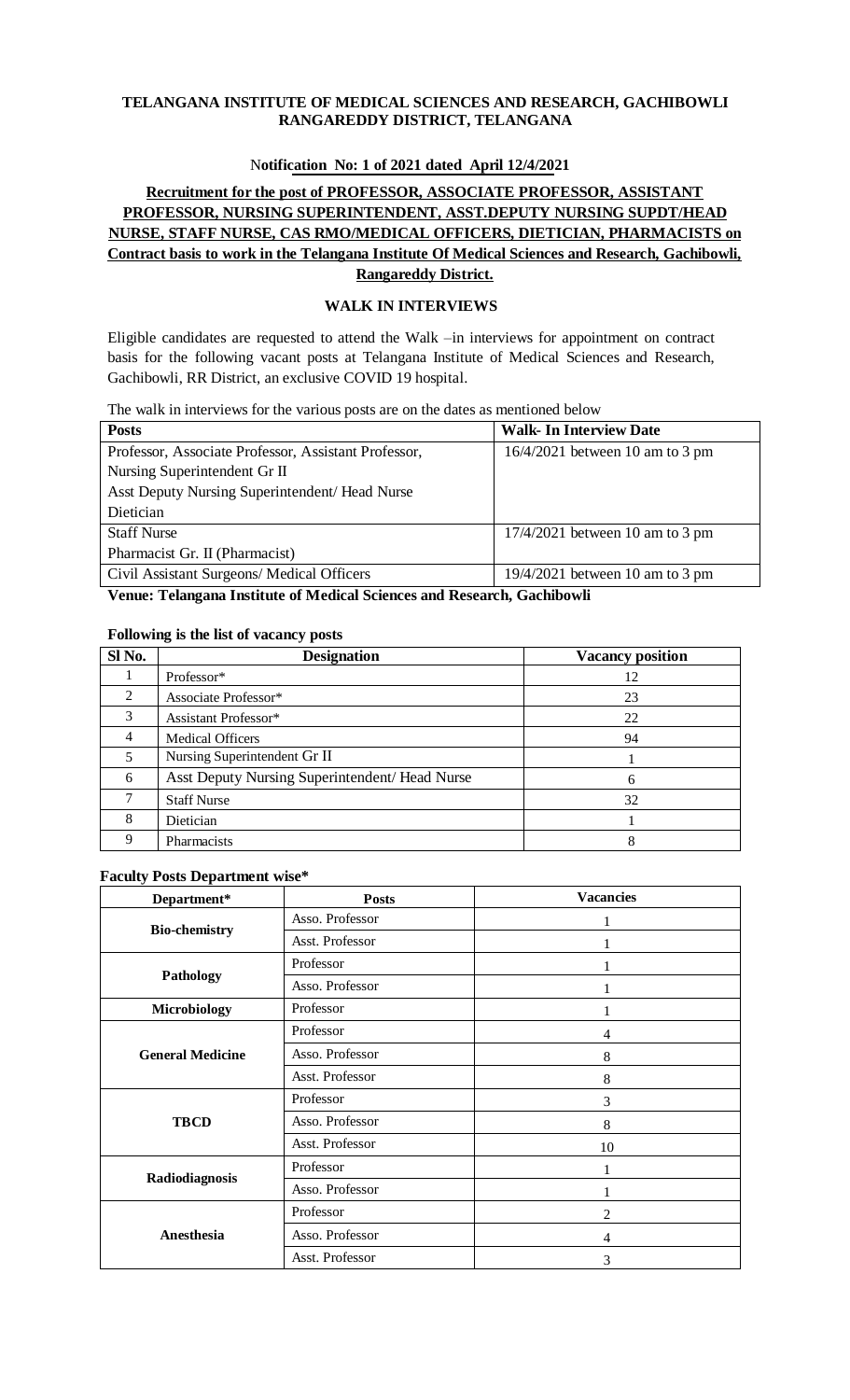# **I. Eligibility Criteria**

1. **Education Qualifications:** Applicants must possess the following minimum educational qualifications from an Institution registered with relevant Council.

| SL. No.        | <b>Posts</b>           | <b>Academic Qualification</b>                                                                                                                                                                                                                                             | <b>Teaching and Research Experience</b>                                                                                                                                                                                                                                                                                                                                                                    | <b>Registration</b>                                                                             |  |  |
|----------------|------------------------|---------------------------------------------------------------------------------------------------------------------------------------------------------------------------------------------------------------------------------------------------------------------------|------------------------------------------------------------------------------------------------------------------------------------------------------------------------------------------------------------------------------------------------------------------------------------------------------------------------------------------------------------------------------------------------------------|-------------------------------------------------------------------------------------------------|--|--|
| 1              | Professor              | A post graduate qualification<br><b>MD/MS/DNB</b><br>in<br>the<br>concerned speciality and as<br>per TEQ Regulation of MCI<br>(Minimum Qualifications for<br>Medical<br>Teachers<br>in<br><b>Institutions Regulations 1998</b><br>including the prevailing<br>amendments) | Associate Professor for 3 years in the<br>subject<br>concerned<br>in<br>a<br>recognized/permitted/approved medical<br>college/institute with 4<br>research<br>publications in Indexed Journals on<br>Cumulative basis with minimum of 2<br>research publications during the tenure<br>as Associate Professor as 1 <sup>st</sup> Author<br>or as corresponding author*/ and as per<br>latest NMC guidelines | MBBS and additional<br>qualification<br>registered<br>with<br>Telangana<br>Medical<br>Council** |  |  |
| $\overline{2}$ | Associate<br>Professor | A post graduate qualification<br>MD/MS/DNB<br>in<br>the<br>concerned speciality and as<br>per TEQ Regulation of MCI<br>(Minimum Qualifications for<br>Medical<br>Teachers<br>in<br>Regulations<br>Institutions<br>1998 including the<br>prevailing amendments)            | Assistant Professor for 4 years in the<br>subject<br>concerned<br>in<br>a<br>recognized/permitted/approved<br>medical college/institute<br>with 2<br>research publications in indexed<br>Journals during the tenure as $1st$<br>Author or as corresponding author*/<br>and as per latest NMC guidelines                                                                                                    | MBBS and additional<br>qualification<br>registered with<br>Telangana Medical<br>Council**       |  |  |
|                | A. CLINICAL:           |                                                                                                                                                                                                                                                                           |                                                                                                                                                                                                                                                                                                                                                                                                            |                                                                                                 |  |  |

| 3Α | Assistant<br>Professor | MD/MS/DNB<br>the<br>in<br>concerned speciality and as<br>per TEQ Regulation of MCI<br>(Minimum Qualifications for<br>Medical<br>Teachers<br>in<br><b>Institutions Regulations</b><br>1998 including the prevailing<br>amendments) | A post graduate qualification $\begin{vmatrix} 3 \\ \end{vmatrix}$ years as Junior Resident in a<br>recognized medical college in the<br>concerned subject and 1 year as Senior<br>Resident in the concerned subject in a<br>recognized medical college. | MBBS and additional<br>qualification<br>registered with<br>Telangana Medical<br>Council ** |
|----|------------------------|-----------------------------------------------------------------------------------------------------------------------------------------------------------------------------------------------------------------------------------|----------------------------------------------------------------------------------------------------------------------------------------------------------------------------------------------------------------------------------------------------------|--------------------------------------------------------------------------------------------|
|----|------------------------|-----------------------------------------------------------------------------------------------------------------------------------------------------------------------------------------------------------------------------------|----------------------------------------------------------------------------------------------------------------------------------------------------------------------------------------------------------------------------------------------------------|--------------------------------------------------------------------------------------------|

**B. NON- CLINICAL:**

| 3B | Assistant | post<br>ΙA                     | graduate     |                 | years teaching experience in   |    | <b>MBBS</b>   | and     |
|----|-----------|--------------------------------|--------------|-----------------|--------------------------------|----|---------------|---------|
|    | Professor | qualification MD/MS/DNB        |              | concerned       | subject                        | as | additional    |         |
|    |           | in the concerned speciality    |              |                 | Resident/Tutor in a recognized |    | qualification |         |
|    |           | and as per TEQ                 |              | medical college |                                |    | registered    | with    |
|    |           | Regulation of MCI (Minimum     |              |                 |                                |    | Telangana     | Medical |
|    |           | Qualifications for Teachers in |              |                 |                                |    | $Count^*$     |         |
|    |           | Medical                        | Institutions |                 |                                |    |               |         |
|    |           | Regulations 1998               | including    |                 |                                |    |               |         |
|    |           | the prevailing                 |              |                 |                                |    |               |         |
|    |           | amendments)                    |              |                 |                                |    |               |         |

# **C. Other Categories:**

| Sl <sub>No.</sub>           | o<br>Post            | <b>Qualification</b>                                                                   |
|-----------------------------|----------------------|----------------------------------------------------------------------------------------|
|                             | Civil Assistant      | <b>MBBS</b><br>degree. Must be permanent registered<br>medical<br>Must<br>posses       |
|                             | Surgeon              | Practitioner with in the meaning of law for the time being existing in the state.      |
|                             | / Medical Officers   | (G.O.Ms.No.154,<br>dated: $04-05-$<br>HM&FW<br>(A2)<br>Dept.,                          |
|                             |                      | 2002) / Must possess M.B.B.S. Degree or an equivalent as entered in the schedule to    |
|                             |                      | the Indian Medical Council Act 1956 as                                                 |
|                             |                      | subsequently amended. (G.O.Ms.No.261, HM&FW (B1) Dept., dated:28-06-2002).             |
| $\mathcal{D}_{\mathcal{L}}$ | <b>Nursing</b>       | (a) Must have obtained a Degree of B.Sc Nursing or General Nursing Midwifery from      |
|                             | Superintendent Gr.II | a University in India established or Incorporated by or under a central Act Provincial |
|                             | (Nursing)            | Act or a State Act or an Institution recognized by the University Grants Commission    |
|                             | Superintendent)      | equivalent<br>qualification<br>of<br>thereto<br>other<br>any                           |
|                             |                      | (b) Must be a Registered Nurse and Midwife. (Telangana State Nursing Service Rules     |
|                             |                      | G.O.Ms.No.2035 Housing & Municipal Administration Dept. Dt. 27-09-1965 Branch          |
|                             |                      | II Nursing Category -3)                                                                |
|                             |                      | (c) Must posses 5 years experience as Head Nurse.                                      |
|                             |                      |                                                                                        |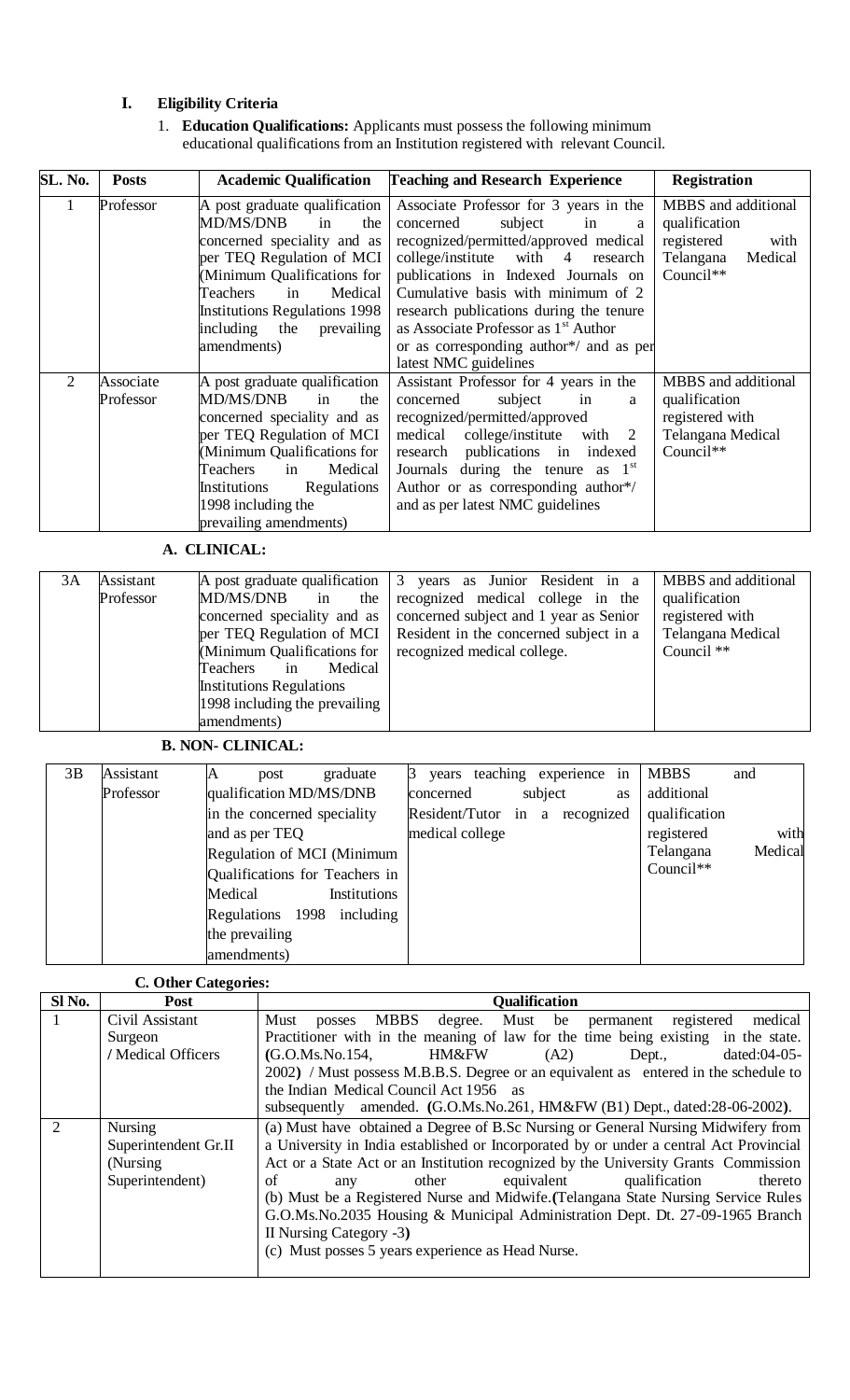| $\overline{3}$ | <b>Asst. Deputy Nursing</b><br>Superintendent /<br><b>Head Nurse</b> | (a) Must have obtained a Degree of B.Sc Nursing or General Nursing Midwifery<br>from a University in India established or Incorporated by or under a central Act<br>Provincial Act or a State Act or an Institution recognized by the University Grants<br>Commission of any other equivalent qualification thereto<br>(b) Must be a Registered Nurse and Midwife. (Telangana State Nursing Service Rules<br>G.O.Ms.No.2035 Housing & Municipal Administration Dept. Dt. 27-09-1965 Branch<br>II Nursing Category -3)<br>(c) Must possess 5 years experience as Staff Nurse.             |
|----------------|----------------------------------------------------------------------|------------------------------------------------------------------------------------------------------------------------------------------------------------------------------------------------------------------------------------------------------------------------------------------------------------------------------------------------------------------------------------------------------------------------------------------------------------------------------------------------------------------------------------------------------------------------------------------|
| $\overline{4}$ | <b>Staff Nurse</b>                                                   | (a) Must have obtained a Degree of B.Sc Nursing or General Nursing Midwifery<br>from a University in India established or Incorporated by or under a central Act<br>Provincial Act or a State Act or an Institution recognized by the University Grants<br>Commission of any other equivalent qualification thereto<br>(b) Must be a Registered Nurse and Midwife. (Telangana State Nursing Service Rules<br>G.O.Ms.No.2035 Housing & Municipal Administration Dept. Dt. 27-09-1965 Branch<br>II Nursing Category -3)                                                                    |
| 5              | Dietician                                                            | (i) Must possess a B.Sc. Degree of a University in India established or incorporated by<br>or under a Central Act, provincial Act or a State Act or an Institution recognized by the<br>University Grants Commission or an equivalent qualification; and<br>(ii) Must have passed one year course of Diploma in Applied Nutrition and Dietetics<br>from a recognized institution. Telangana Medical Education Service Rules, Category<br>12.<br>(G.O.Ms.No.154 Dt. 04-05-2002 and G.O.Ms.No.232 HM &FW (M1) Dated:14-10-<br>2009)                                                        |
| 6              | Pharmacist Gr.II<br>(Pharmacist)                                     | Minimum general Educational Qualification prescribed in the Scheduled to the<br>general rule or Preferably pass in P.U.C or other equivalent examination of any<br>Institution under University Grant Commission with Physics chemistry and Natural<br>Sciences as Optional Subject<br>(a) A diploma in Pharmacy or<br>(b) Preferably a degree of B.Sc., (Pharmacy) of B.<br>Pharmacy of any recognized University<br>(G.O.Ms.No.110)-2 Years Diploma in Pharmacy with Intermediate.<br>(G.O.Ms.No.727, HH&MA, Dt:26-03-1965 and G.O.Ms.No.110, HM&FW (K2)<br>Dept., dated: 21-02-1983). |

2. **Age:** The minimum age is 18 years and maximum age is 34 years and shall be reckoned as on 01- 07- 2021 with the following relaxations allowed for reckoning the maximum age limit as per rules:

| $\mathbf{i}$ . | For SCs, STs & BCs                                          | ж.     | 5 (Five) years                                                                      |
|----------------|-------------------------------------------------------------|--------|-------------------------------------------------------------------------------------|
| ii.            | For Ex-Service men/women<br>of service in the armed forces. | $\sim$ | 3 (three) years in addition to the length                                           |
| iii.           | For Disabled persons                                        | $\sim$ | $10$ (ten) years                                                                    |
| iv.            | years.                                                      |        | The maximum age limit for Professor, Associate Professor, Assistant Professor is 65 |

 **3. Registration with relevant Council**: All applicants should possess a valid Registration

with the Relevant Council as on  $1<sup>st</sup>$  April 2021.

# **II. Selection Criteria:**

# **A) Professor, Associate Professor, Assistant Professor:**

- a) Merit in the Academic qualifications will be the considered for Selection.
- b) No. of years of Teaching Experience in that particular category (Professors, Associate Professors, Assistant Professors and Tutors)
- c) No. of years of Teaching experience in Total.
- d) Number of publications.
- e) Rule of Reservation will be followed by applying the 100 Point Roster.
- f) The following equivalence formula between grades and marks in the cases of candidates who have obtained Degree from Foreign Universities:

| Sl.No | Grade                                                            | Percentage |
|-------|------------------------------------------------------------------|------------|
|       | 'A' Grade or excellent or any other highest<br>category of Grade | 60%        |
| ii.   | 'B' Grade/Good/2 <sup>nd</sup> highest category of Grade         | 55%        |
| iii.  | Pass Grade of any kind                                           | 50%        |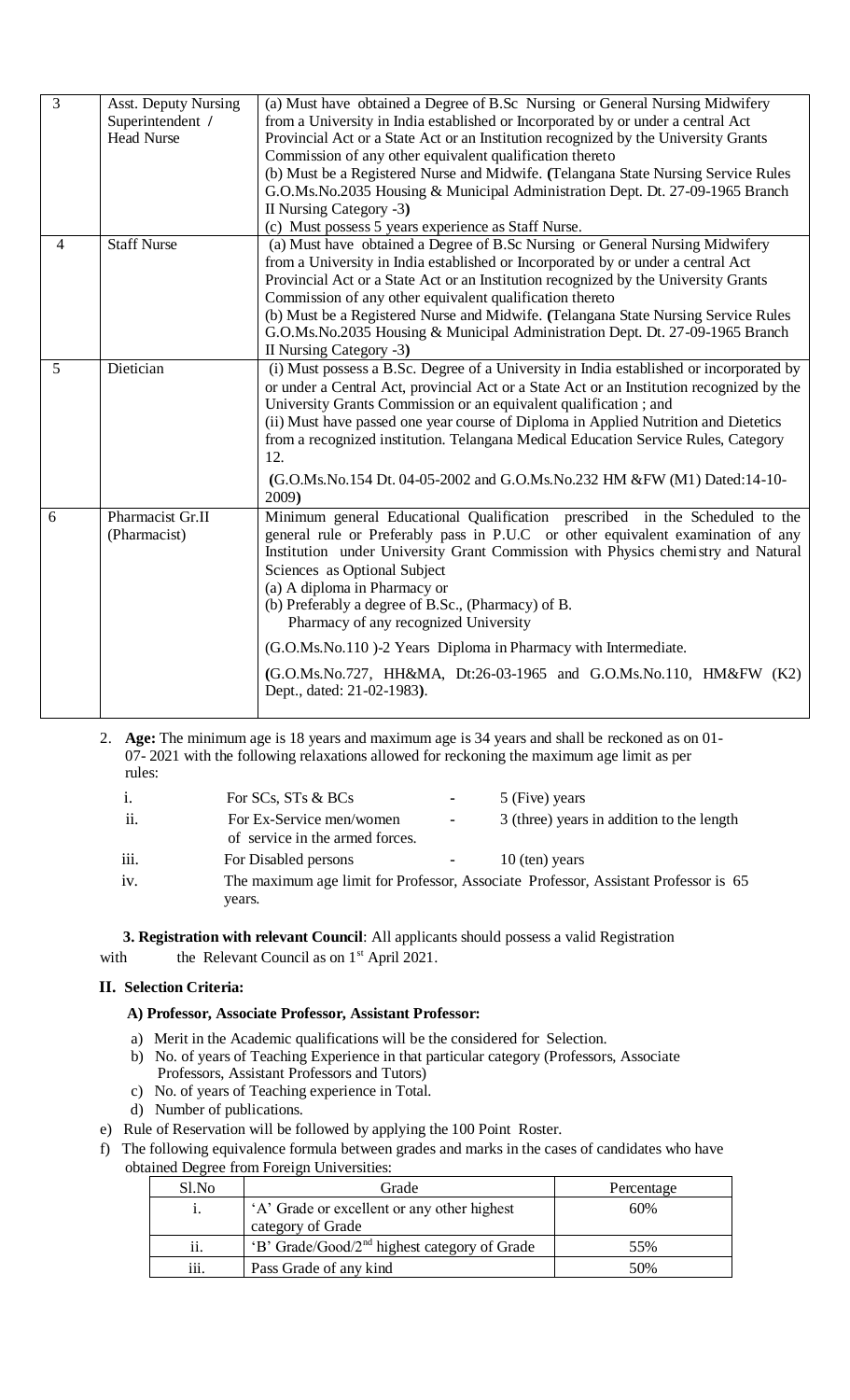- g) For Foreign Degrees without any grades and marks only pass mentioned 50% will be taken.
- h) For DNB/Other Degrees where no marks are awarded it will be taken also as 50%.
- i) Doctors with MRCP/PG Degree from Central institutes {recognized by the Medical Council of India which is mentioned in the II&III Schedules of Medical Council of India} where only pass is indicated, the average percentage of marks in their speciality can be considered and the registration of Telangana State Medical Council is mandatory.

## **B) Other categories:**

- a) Merit in the Academic qualifications will be the sole criteria for Selection.
- b) Experience is required for the post of Nursing Superintendent and, Assistant Deputy Nursing Superintendent / Head Nurse as mentioned in the qualifications.
- c) Rule of Reservation will be followed by applying the 100 Point Roster.
- d) The following equivalence formula between grades and marks in the cases of candidates who have obtained Degree from Foreign Universities:

| Sl.No            | Grade                                                    | Percentage |
|------------------|----------------------------------------------------------|------------|
| 1.               | 'A' Grade or excellent or any other highest              | 60%        |
|                  | category of Grade                                        |            |
| ii.              | 'B' Grade/Good/2 <sup>nd</sup> highest category of Grade | 55%        |
| $\cdots$<br>111. | Pass Grade of any kind                                   | 50%        |

- e) For Foreign Degrees without any grades and marks only pass mentioned 50% will be taken.
- f) For Other Degrees where no marks are awarded it will be taken also as 50%.
- g) Doctors with MRCP/PG Degree from Central institutes {recognized by the Medical Council of India which is mentioned in the II&III Schedules of Medical Council of India} where only pass is indicated, the average percentage of marks in their speciality can be considered and the registration of Telangana State Medical Council is mandatory.
- **III. Details of Vacancies and remuneration are as follows**: The number of vacancies can be increased or reduced by the authorities, without citing any reasons.

| SI.            | <b>Name of the Post</b>                                    | <b>Number of</b> | <b>Remuneration per</b> |
|----------------|------------------------------------------------------------|------------------|-------------------------|
| N <sub>0</sub> |                                                            | <b>Vacancies</b> | Month (in Rs.)          |
| 1              | Professor                                                  | 12               | $1,90,000/$ -           |
| 2              | <b>Associate Professor</b>                                 | 23               | $1,50,000/$ -           |
| 3              | <b>Assistant Professor</b>                                 | 22               | 1,25,000/               |
| 4              | Civil Assistant Surgeon-<br><b>Medical Officers</b>        | 94               | $40270/-$               |
| 5              | Nursing Superintendent Gr.II<br>(Nursing Superintendent)   | 01               | $35120/-$               |
| 6              | <b>Asst. Deputy Nursing</b><br>Superintendent / Head Nurse | 6                | $29,760/-$              |
| 7              | <b>Staff Nurse</b>                                         | 32               | $25,140/-$              |
| 8              | Dietician                                                  | 01               | $35,120/-$              |
| 11             | Pharmacist Gr.II (Pharmacist)                              | 8                | $21,230/-$              |

### **Instructions to Candidates:**

- 1. The application forms will be available at www.dme.telangana.gov.in. (Separate application forms for Doctor and Other staff are available). The filled in correct application form along with Xerox copies of their documents/certificates should be brought at the time of walk in interviews along with their original documents.
- 2. The following documents will be needed to be brought along with application.

#### **A. (Professor, Associate Professor & Assistant Professor):**

- a) Aadhar Card and PAN card
- b) Proof of Date of Birth ( SSC /Birth certificate)
- c) Study/Bonafide certificates  $1^{st}$   $7^{th}$
- d) MBBS and MD/MS/DNB Degree
- e) MBBS Registration from Telangana/AP Medical Council, additional PG qualification registration from Telangana State Medical Council only (without registration application will be rejected) \*\* Outside state candidates should get their qualification registered from Telangana State Medical Council within one week of selection, for their appointment to be confirmed.